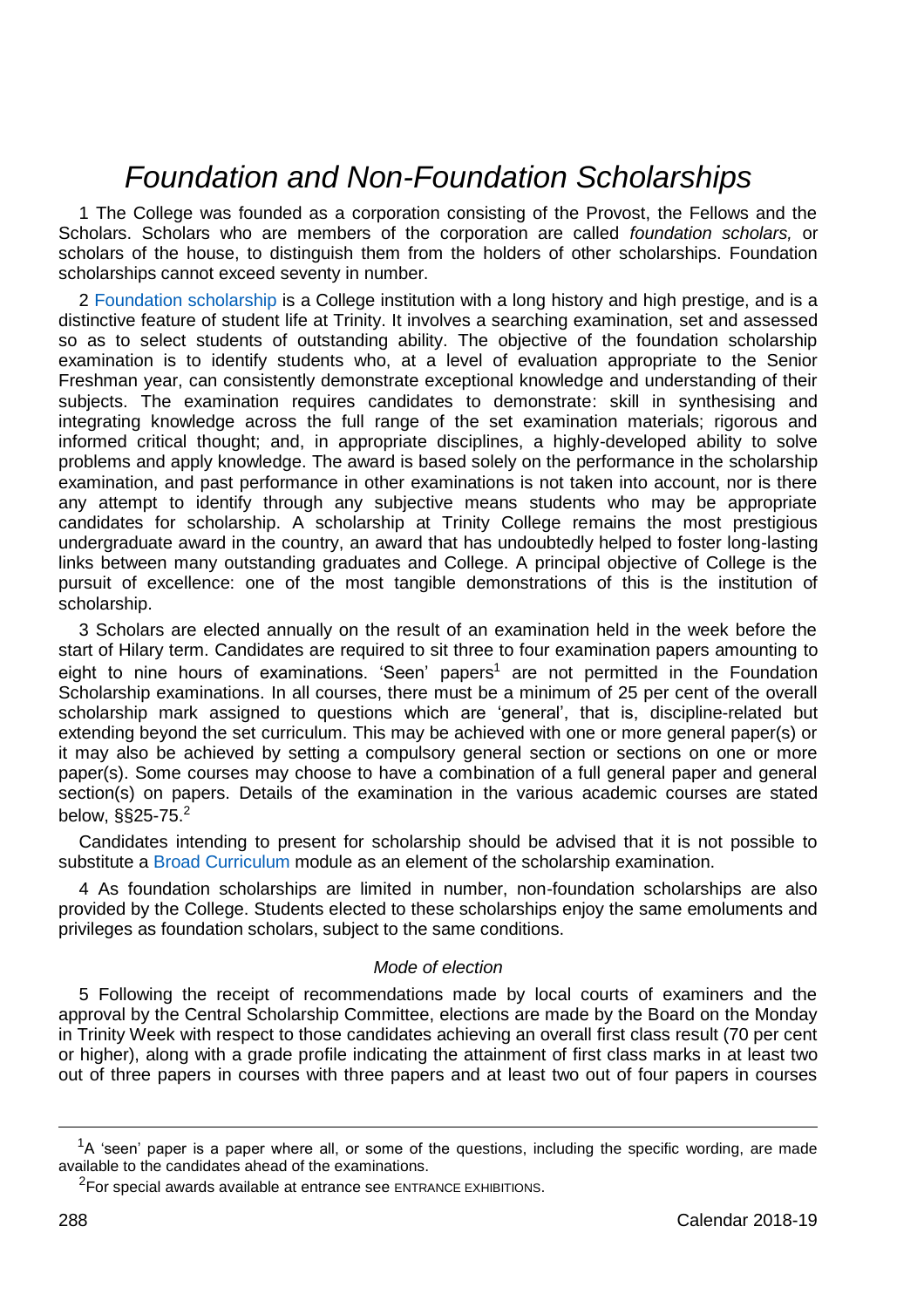with four papers. Candidates must also achieve at least 65 per cent in any other paper(s), in the examination for scholarship.

6 The scholarship examination is held on such days as are stated in the *Calendar*, PART I - ALMANACK.

7 Candidature is limited to registered Senior Freshman students.<sup>3</sup> Where a candidate is prevented from sitting the scholarship examination in the Senior Freshman year due to exceptional circumstances (such as bereavement, serious illness), he/she may apply to the Senior Lecturer through his/her tutor to be allowed sit the examination in the Junior Sophister year, provided that an application for candidature was made during the specified period in the Senior Freshman year.

8 Candidates must give notice of their intention to take the examination on the prescribed form available on the College website at [www.tcd.ie/academicregistry/exams/scholarship.](https://www.tcd.ie/academicregistry/exams/scholarship/) Completed application forms should be submitted to the Academic Registry between 16 and 30 October 2018 inclusive.

9 No candidate may be elected to scholarship twice.

10 The previous conduct of candidates must have been satisfactory.

11 Candidates must have paid the current annual fee of their class.

12 All candidates for scholarships shall furnish to the Board on or before the day of election, information as to their full names and place of birth. This requirement is normally met by the signing of the scholars book at the time of the examination.

## *Admission*

13 Elected candidates must present themselves in the ante-room of the Provost's House at 11 a.m. on the day following their election to be formally admitted as members of the corporation in accordance with the [Statutes](https://www.tcd.ie/registrar/statutes/) of the College. Elected candidates who do not so present themselves may have their first quarter's salary forfeited.

# *Emoluments and privileges*

14 Foundation scholars are entitled to the following statutory emoluments and privileges: they *(a)* have their Commons free of charge:

- *(b)* are entitled to rooms, in any accommodation owned or provided by the College as assigned by the Provost, free of charge for up to nine months of the year;
- *(c)* receive a salary which, together with any grant they may receive from an outside body, shall amount to not less than  $\epsilon$ 253.95 per annum (after payment of the annual fee):
- *(d)* are entitled to remission of the annual fee appropriate to their main course of study if they are not in receipt of outside scholarships or grants, save that undergraduate scholars from non-E.U. countries shall have their fees reduced by an amount corresponding to the appropriate fee level of an E.U. fee paying student.

## *Tenure*

15 Foundation scholars hold their scholarships normally either until the end of the June quarter following the date at which they become or might have become masters in arts, or until the end of the June quarter of the fifth year following their election, whichever of these two dates is the earlier, except when permission has been given for a scholar to intermit the tenure.

16 Scholars must satisfy the requirements necessary for them to proceed with their class. Any scholars failing to do so forfeit their scholarship. Scholars may be permitted to intermit the tenure of their scholarship, for good and sufficient academic, medical or other similar reasons and it shall

-

<sup>&</sup>lt;sup>3</sup>Students registered to the evening course in information systems should refer to the scholarship course entry below for details concerning the course year of eligibility.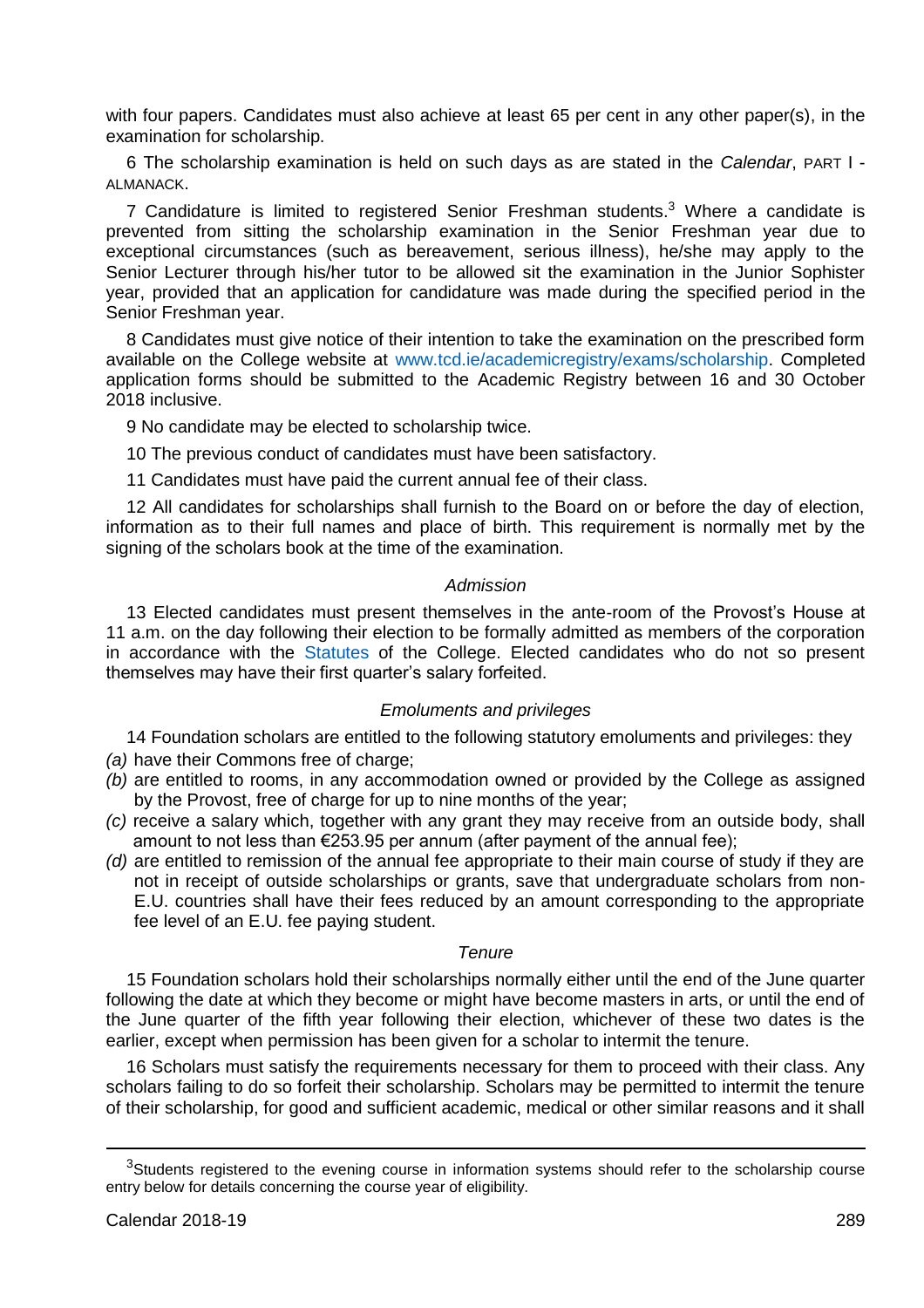be a consequence of this permission that the scholars may continue to hold their scholarship beyond the above limits by a period equal to that of the intermitted tenure or twelve months in normal circumstances, whichever is the shorter. A scholar pursuing undergraduate studies seeking to intermit scholarship shall apply to the Senior Lecturer, and a scholar pursuing graduate studies seeking to intermit scholarship shall apply to the Dean of Graduate Studies; and it shall be for the Senior Lecturer or the Dean of Graduate Studies, as the case may be, to determine whether good and sufficient academic, medical or other similar reasons to justify intermission of scholarship have been provided. In certain circumstances relating directly to the need to obtain professional or other relevant experience in order to properly pursue research the period of intermission may be longer (up to a maximum of three years). Decisions of the Senior Lecturer and of the Dean of Graduate Studies relating to the intermission of scholarship may be appealed only to the Board. The closing date for applying for permission to intermit is 1 March. In the case of a student who has recently graduated, applications for intermission should be made no later than 1 March in the year following completion of the undergraduate course.

17 Intermission of scholarship and going off-books are different processes. In particular, scholars who go off-books have not for that reason automatically intermitted their scholarship; they do not have the status of a scholar during any period off-books; and if they wish to preserve the privileges of scholarship, they must also seek the permission of the Senior Lecturer or the Dean of Graduate Studies to intermit their scholarship, pursuant to §16 (above). Moreover, scholars who have intermitted do not for that reason automatically go off-books; undergraduate scholars who wish not only to intermit but also to go off-books must seek the permission of the Senior Lecturer to go off-books pursuant to the GENERAL REGULATIONS AND INFORMATION; and postgraduate scholars who wish not only to intermit but also to go off-books must seek the permission of the Dean of Graduate Studies to go off-books pursuant to PART III OF THE CALENDAR — GRADUATE STUDIES AND HIGHER DEGREES. It is recognised that a scholar may wish to make one application but not the other; however, in normal circumstances, a scholar wishing to intermit his/her scholarship should also apply to go off-books, and a scholar wishing to go off-books similarly should also apply to intermit his/her scholarship.

18 No scholars may have their names transferred to a lower class without the express permission of the Board.

19 Scholars who have passed, or might, according to their College standing, have passed the primary degree examination in their subjects, and who do not continue an approved course of academic study in the College, or undertake research under approved conditions, are entitled only to their dining rights for the duration of their scholarship.

20 Scholars of the same standing who undertake research under approved conditions or pursue an approved course of academic study are entitled to their rights for the duration of their scholarship, and they are entitled to receive a salary calculated in accordance with §14 *(c)* above. If they pursue an approved course of academic study, or undertake research under approved conditions, in the College, they are eligible for continuation of all the emoluments and privileges of scholarship. If scholars, being registered for a higher degree in the College, are recommended by their supervisor to study elsewhere for not more than one year, they can receive, with the permission of the Dean of Graduate Studies, their full scholar's emoluments for that year, provided they return to the College for at least one year to continue their graduate studies. If they do not return for at least one year they forfeit their emoluments for the year away from College, other than their scholar's salary.

21 Applications for continuation of scholarship privileges by graduate scholars must be made to the Dean of Graduate Studies, who will assess the appropriate amounts of their continuing emoluments and their eligibility, if any, for postgraduate awards. The applicants must, if these privileges are to be continued, supply the Dean of Graduate Studies with evidence that they are working satisfactorily for each academic year.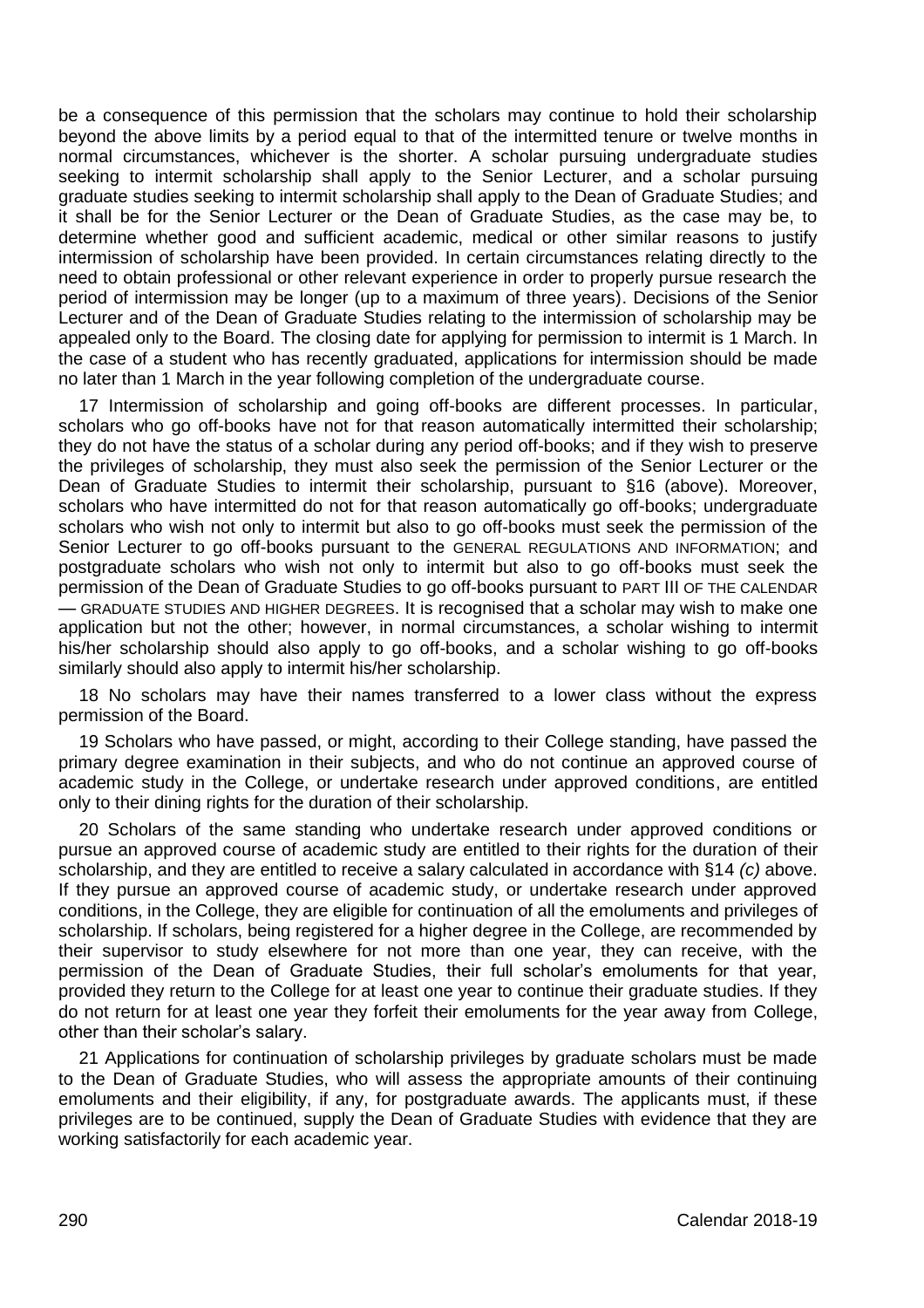## *Waiterships*

22 Ten scholars, or other students, are appointed annually to say grace before and after meat in the Dining Hall. They are called waiters. They receive a salary, paid quarterly, provided that their duty has been satisfactorily discharged.

The waiters are selected by the Provost, in consultation with the [Junior Dean,](https://www.tcd.ie/Junior_Dean/) to whom applicants must send their names before the last day of June. Regard is had in the selection to the general character of the applicants.

23 The grace is repeated in Latin, and normally *memoriter*, in a form prescribed by th[e Statutes](https://www.tcd.ie/registrar/statutes/) of the College.

## *St Patrick's Benevolent Society of Toronto prize*

24 This prize, established in 1987, is funded by St Patrick's Benevolent Society of Toronto. The prize is awarded for the best performance in the annual scholarship examination to recognise excellence in scholarship. Value, approximately €1,143.

## **COURSES**

## 25 **Two-subject moderatorship**

In the two-subject moderatorship, candidates are required to present themselves for examination in both of their course subjects. In order to be recommended for foundation scholarship, candidates must achieve an overall mark for both subjects combined of 70 per cent or higher; candidates must obtain a first class result in one subject and at least a second class, first division result in the other subject; candidates are required to have a minimum of two first class marks out of their total four papers; and no paper may have a mark below 65 per cent. Both subjects contribute with equal weighting to the combined mark. Candidates sit a maximum of four and a half hours of written examinations in each subject. Candidates must satisfy the examination and assessment requirements of their subjects as set out below. The academic scope of these examinations and assessments, in terms of modules and/or areas covered, may vary from one subject to another; each department in TSM assigns a minimum of a quarter of its assessment in the scholarship examination to general question(s). See entries for individual subjects as set out below.

#### ANCIENT HISTORY AND ARCHAEOLOGY

Candidates are examined in written papers, in total not exceeding four and a half hours. A general paper accounts for 40 per cent of the subject's mark. A second paper, accounting for 60 per cent of the subject's mark, is based upon modules taken in the first semester of the Senior Freshman year.

## CATHOLIC THEOLOGICAL STUDIES

Candidates are examined in two 2-hour papers, one of which is a compulsory general paper. Papers are equally weighted.

#### CLASSICAL CIVILISATION

Candidates are examined in written papers, in total not exceeding four and a half hours. A general paper accounts for 40 per cent of the subject's mark. A second paper, accounting for 60 per cent of the subject's mark, is based upon modules taken in the first semester of the Senior Freshman year.

#### DRAMA STUDIES

There are two papers: paper one is a 3-hour paper covering the first year course and the first term of the second year course. Paper two is a 90-minute general paper. The general paper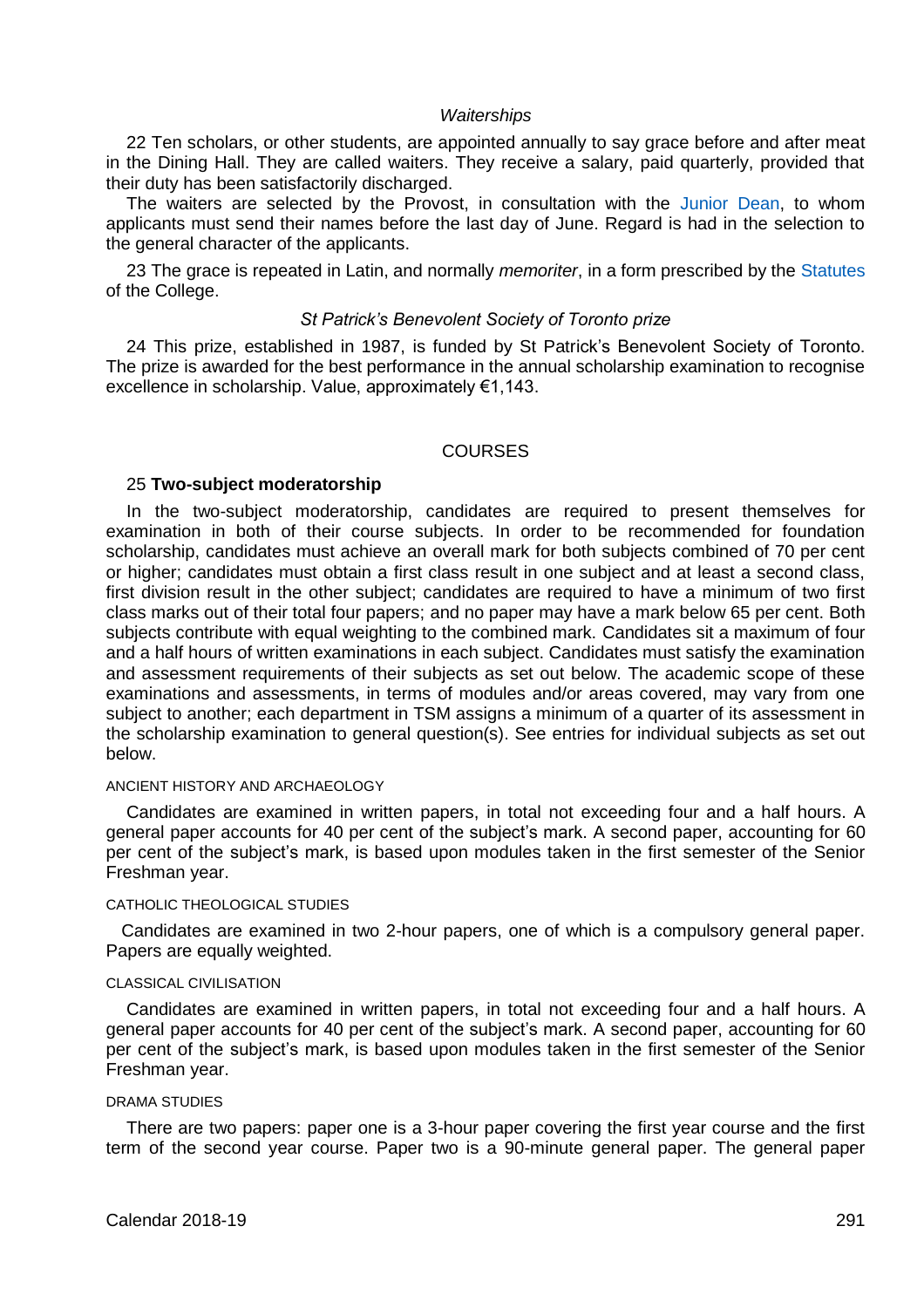carries 25 per cent of the subject mark and the 3-hour paper carries 75 per cent of the subject mark.

## EARLY IRISH

The scholarship examination includes material covered during the two semesters of the Junior Freshman year and the first semester of the Senior Freshman year, as well as general questions, in both language and course work.

The scheme of papers and marks is as follows:

|                                                                                            | <i>Iviali</i> ns |
|--------------------------------------------------------------------------------------------|------------------|
| One paper on language competence which includes a compulsory<br>general question (3 hours) | 350              |
| One paper on course work which includes a compulsory general                               |                  |
| question $(1\frac{1}{2})$ hours)                                                           | 150              |
|                                                                                            |                  |

Total 500

*Marks*

Information on the form and content of these papers is available from the Department of Irish and Celtic Languages.

## **ECONOMICS**

The economics component of the examination consists of two 2¼-hour papers as follows:

Candidates in economics and mathematics take

Economics I and II

Other TSM economics candidates are asked to choose two papers from

Economics I and II Quantitative methods

All papers include one, or more, compulsory general question(s). Papers are equally weighted.

## ENGLISH LITERATURE

To be elected to scholarship candidates should demonstrate independent, informed and rigorous critical thought reflecting on material from the first three semesters of the Freshman years. Candidates are examined in two 2-hour papers. Paper one is the 'general paper'. Papers are equally weighted.

## FILM STUDIES

Candidates sit two 2-hour examination papers. Paper one covers course work from the Junior Freshman year and Michaelmas term of the Senior Freshman year (excluding FS2009 introduction to screenwriting). Paper two contains general questions. Papers are equally weighted.

#### FRENCH

See MODERN LANGUAGES AND LITERATURE

## **GEOGRAPHY**

There are two 2-hour examination papers. Candidates are examined in their course work up to the end of the Michaelmas term of the Senior Freshman year together with such additional reading as may be required by the Head of Geography in paper 1. Paper 2 is a general essay paper. Papers are equally weighted.

## GERMAN

See MODERN LANGUAGES AND LITERATURE.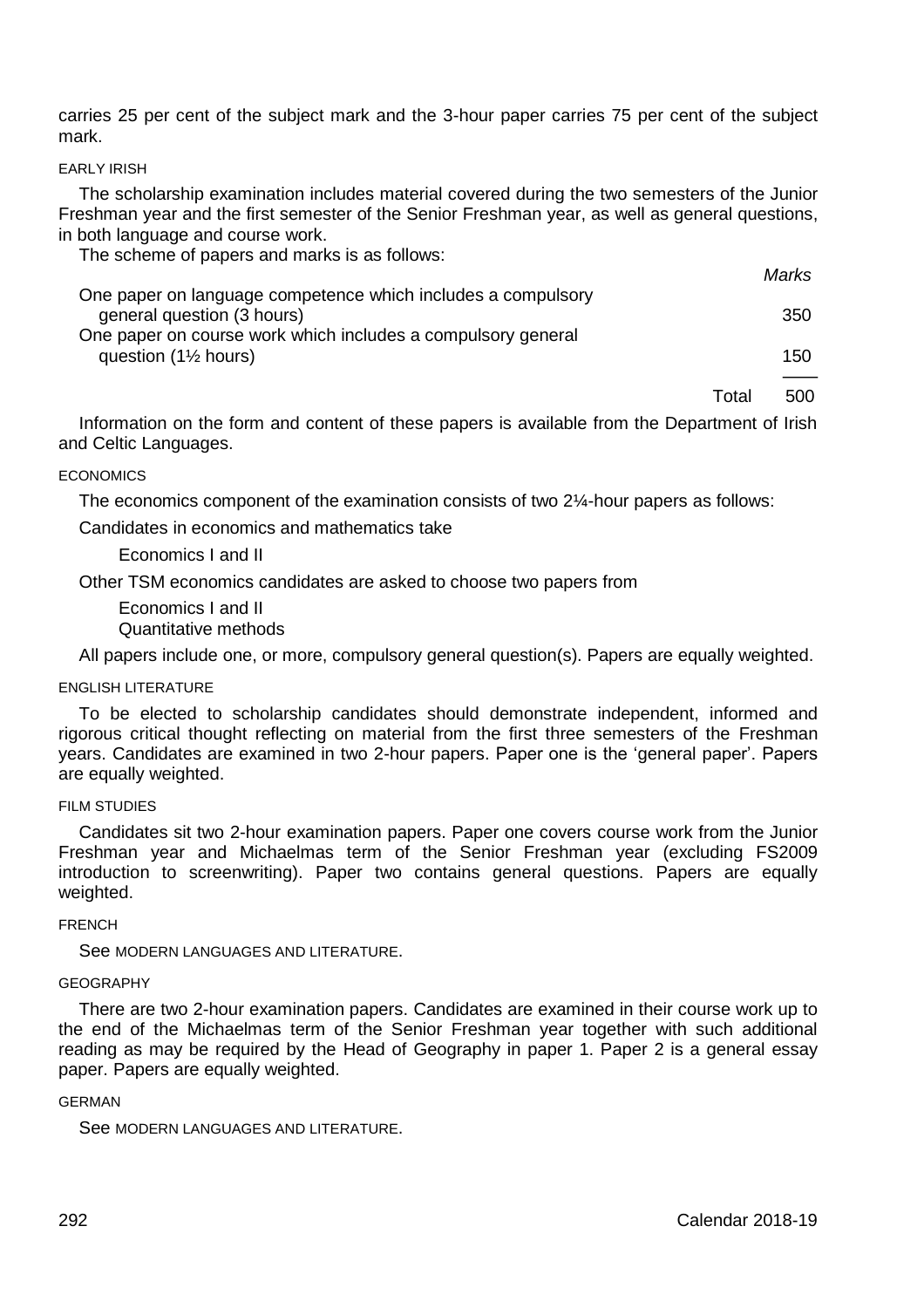#### GREEK

Candidates are examined in written papers, in total not exceeding four and a half hours. A general paper accounts for 40 per cent of the subject's mark. A second paper, accounting for 60 per cent of the subject's mark, is based upon modules taken in the first semester of the Senior Freshman year.

#### **HISTORY**

Candidates are examined in two 2-hour written papers, one a general paper, and one selected from a range of papers relating to modules taught in the Junior Freshman year and the first semester of the Senior Freshman year. Papers are equally weighted.

## HISTORY OF ART AND ARCHITECTURE

Candidates are examined in written papers, in total not exceeding four and a half hours. A general paper accounts for 33.33 per cent of the subject's mark. A second paper, accounting for 66.66 per cent of the subject's mark, is based upon modules taken in the first semester of the Senior Freshman year.

#### ITALIAN

See MODERN LANGUAGES AND LITERATURE.

#### JEWISH AND ISLAMIC CIVILISATIONS

Candidates are examined in two equally weighted 2¼-hour papers.

- NM paper 1 covers course work from the Junior Freshman year and the first semester of the Senior Freshman year.
- NM paper 2 is a general paper on a special topic with a choice of questions.

#### LATIN

Candidates are examined in written papers, in total not exceeding four and a half hours. A general paper accounts for 40 per cent of the subject's mark. A second paper, accounting for 60 per cent of the subject's mark, is based upon modules taken in the first semester of the Senior Freshman year.

#### **MATHEMATICS**

Candidates are examined in their course work up to the end of the Michaelmas term of the Senior Freshman year together with such additional reading as may be required by the head of the school. Two 2-hour papers of equal weight are set. One paper examines candidates on material taught in prescribed modules prior to the end of the Michaelmas term of the Senior Freshman year. The other paper is a general paper that assesses the ability of candidates to solve mathematical problems with the knowledge and skills that candidates should have acquired by the end of the Junior Freshman year.

#### MODERN IRISH

The scholarship examination includes material covered during the two semesters of the Junior Freshman year and the first semester of the Senior Freshman year, as well as general questions, in both language and course work.

The scheme of papers and marks is as follows:

|                                                                                 | Marks |
|---------------------------------------------------------------------------------|-------|
| One paper on course work which includes a compulsory general question (3 hours) | 250   |
| One paper on language competence which includes a compulsory general            |       |
| question (1 $\frac{1}{2}$ hours) and a <i>viva voce</i> examination             | 250   |
|                                                                                 |       |
| Total                                                                           | 500.  |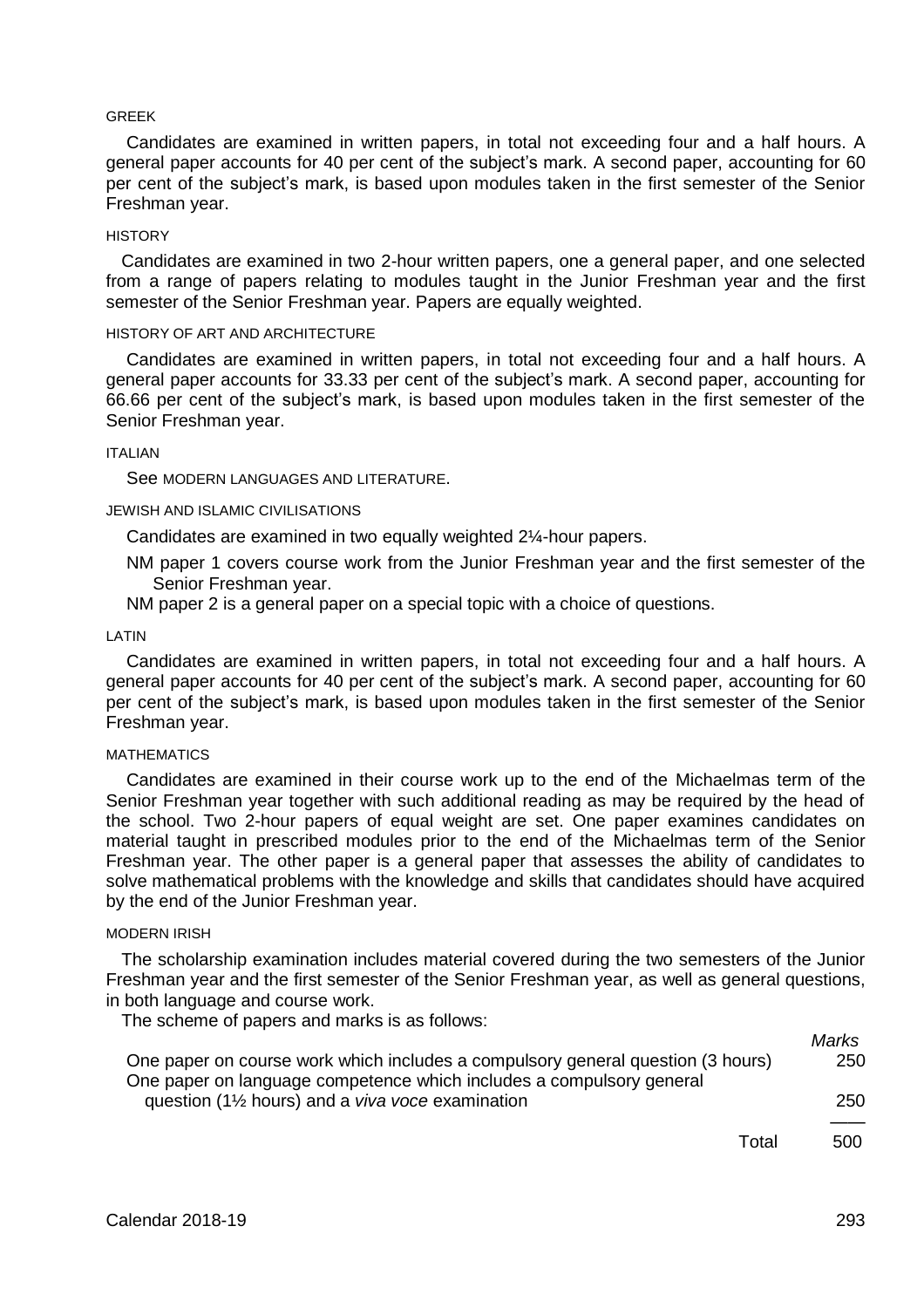Information on the form and content of these papers is available from the Department of Irish and Celtic Languages.

MODERN LANGUAGES AND LITERATURE

## FRENCH, GERMAN, ITALIAN, RUSSIAN, SPANISH

For each of these languages, the scholarship examinations include material covered during the two semesters of the Junior Freshman year and the first semester of the Senior Freshman year, in both language and course work.

The scheme of papers and marks is as follows:

*Marks* One paper on course work, including a general question or general questions (3 hours) 250 One paper on language competence (1½ hours) and a *viva voce* examination 250

——— Total 500

Information on the form and content of these papers is available from departments.

MUSIC

Candidates are examined in two 2-hour papers on aspects of the work of the Freshman years. The paper music scholarship is a general paper. Papers are equally weighted.

## PHILOSOPHY

Candidates sit two 2¼-hour papers, philosophy I, based on modules of their course up to the end of Michaelmas term of the Senior Freshman year, and philosophy II, a general paper. Papers are equally weighted. Consult the departmental handbook for details of the papers.

#### **PSYCHOLOGY**

Candidates are examined in two 2-hour papers encompassing the modules studied up to the end of Michaelmas term of the Senior Freshman year together with such additional reading as may be required by the head of school. One paper is general and the other is selected from a range of papers, full details of which are published by the School of Psychology early in Michaelmas term each year. Papers are equally weighted.

## RUSSIAN

See MODERN LANGUAGES AND LITERATURE, above.

#### **SOCIOLOGY**

Candidates sit two 2¼-hour papers, sociology I and II, based on modules of their course up to the end of Michaelmas term of the Senior Freshman year. Both papers include a compulsory general section. Papers are equally weighted.

The scope of each paper is described in the relevant course handbook.

SPANISH

See MODERN LANGUAGES AND LITERATURE, above.

# WORLD RELIGIONS AND THEOLOGY

Candidates are examined in two papers: one three-hour paper and one 1.5-hour paper (the general paper). The three-hour paper accounts for 70 per cent of the total subject mark and the 1.5-hour paper accounts for 30 per cent of the total subject mark.

## 26 **Ancient and medieval history and culture**

Candidates are examined in three papers each of 3 hours' duration, one of which is a general paper. The questions will encompass modules taught in the Junior Freshman year and in the first semester of the Senior Freshman year together with such additional reading as may be required. Papers are weighted equally.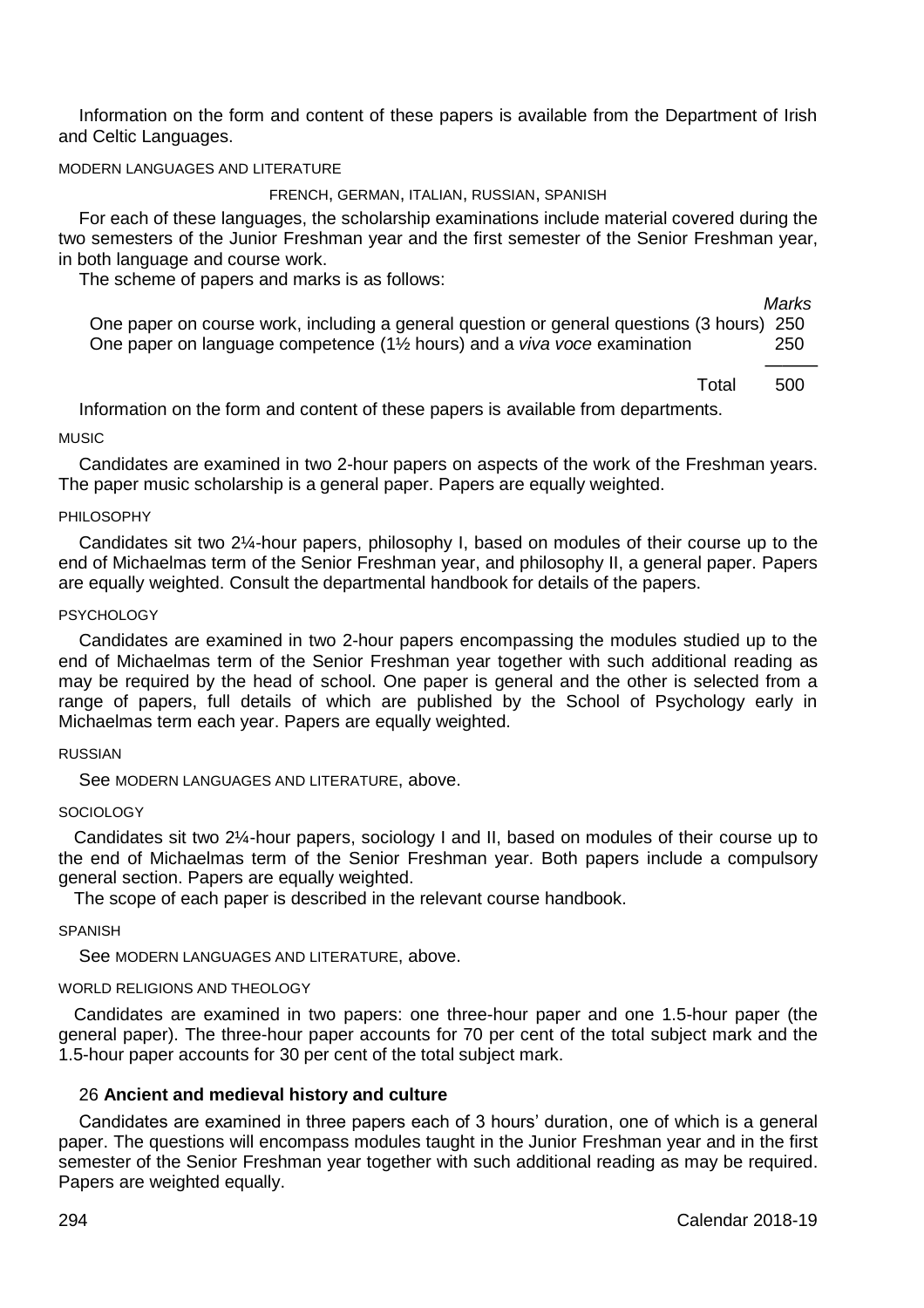# 27 **Business, economic and social studies ('B.E.S.S.')**

Candidates are examined in the subjects of their course up to the end of Michaelmas term of the Senior Freshman year. The scope of each paper is described in the relevant course handbook.

The examination consists of four 2¼-hour papers.

Candidates are required to choose four papers from:

Business I and II Economics I and II Political science I and II Sociology I and II Quantitative methods

All papers include one, or more, compulsory general question(s). Political science I is a full general paper. Business II is a full general paper. All papers carry equal marks.

## 28 **Business studies**

Candidates are examined in the subjects of their course up to the end of Michaelmas term of the Senior Freshman year. The scope of each paper is described in the relevant course handbook.

The examination consists of three 3-hour papers. Candidates are required to take three papers:

 Business I Business II Business III

 All business papers include one, or more, compulsory general question(s). Business II is a full general paper. All papers carry equal marks.

# 29 **Business studies and a language**

Candidates are examined in the subjects of their course up to the end of Michaelmas term of the Senior Freshman year. The scope of each paper is described in the relevant course handbook.

The examination consists of four 2¼-hour papers. Candidates are required to take four papers:

Business I

Business II

Both business papers include one, or more, compulsory general question(s). Business II is a full general paper.

Language 1 (language fluency including oral)

Language 2 (business environment)

All papers carry equal marks.

# 30 **Catholic theological studies**

Candidates are examined in four 2-hour papers, one of which is a general paper. Papers are weighted equally.

## 31 **Chemistry with molecular modelling**

Candidates are examined in their course work up to the end of the Michaelmas term of the Senior Freshman year together with such additional reading as may be required by individual heads of school or course directors.

Candidates choose two of their subjects in which to be examined and, for each subject, sit two papers, each of 2 hours' duration. The number of general questions varies depending on the papers chosen. Papers are weighted equally.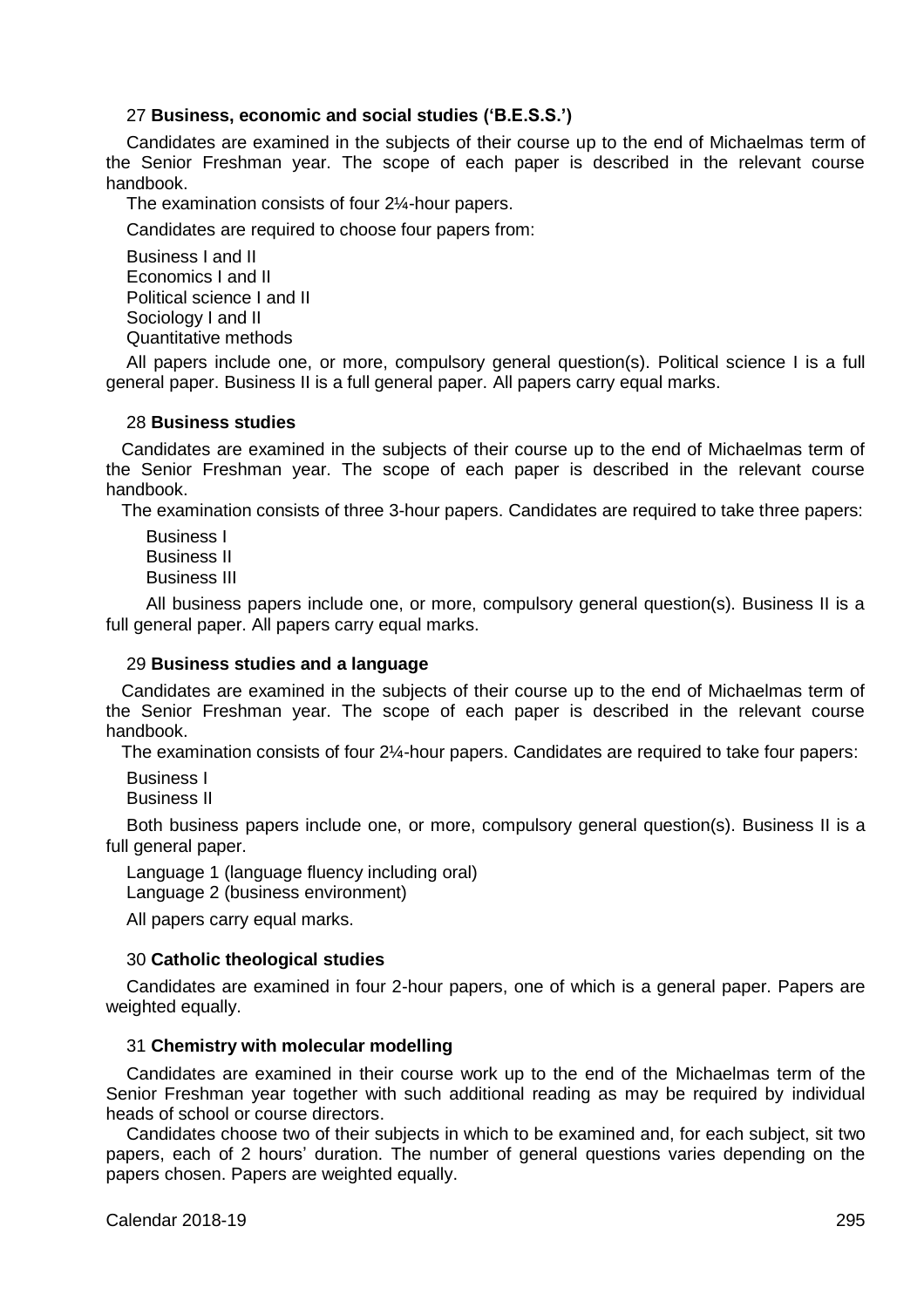# 32 **Classics**

Candidates are examined in three papers each of 3 hours' duration, one of which is a general paper. The questions will encompass modules taught in the Junior Freshman year and in the first semester of the Senior Freshman year together with such additional reading as may be required. All papers carry equal marks.

# 33 **Clinical speech and language studies**

Candidates are examined in course work up to the end of the Michaelmas term of the Senior Freshman year (which includes relevant coursework from the Junior Freshman year), in addition to supplementary reading as may be required by the departmental staff.

Papers are set as follows:

Paper 1 Nature and assessment of disorders of speech, voice and fluency (3 hours)<br>Paper 2 Part (I) linguistics. Part (II) social and developmental psychology (3 hours)

- Paper 2 Part (I) linguistics, Part (II) social and developmental psychology (3 hours)<br>Paper 3 General paper (2 hours)
- General paper (2 hours)

All papers carry equal weighting.

# 34 **Computer science**

Candidates are examined in course material up to and including the Michaelmas term of the second year and on additional reading as may be determined from time to time.

The following papers are set:

- 1 Mathematics (2 hours)<br>2 Computer programmin
- 2 Computer programming (3 hours)
- 3 Computer systems (3 hours)

The computer programming and computer systems papers will each contain a compulsory general question. The mathematics paper accounts for 25 per cent of the examination mark with the remaining two papers accounting for 37.5 per cent each.

# 35 **Computer science and business**

Candidates are examined in their course work up to and including the Michaelmas term of the Senior Freshman year and on additional reading as may be determined from time to time. The following papers are set:

- 1 Mathematics (2 hours)<br>2 Computer programmin
- 2 Computer programming (2 hours)
- 3 Business I (2¼ hours)
- 4 Business II (2¼ hours)

The computer programming and business I papers will contain a compulsory general question. The business II paper is a general paper. Papers are weighted equally.

# 36 **Computer science and language**

Candidates are examined in their course work up to and including the Michaelmas term of the Senior Freshman year and on additional reading as may be determined from time to time.

The following examinations are set:

- 1 Mathematics (2 hours)
- 2 Computer programming (2 hours)
- 3 Linguistics (2 hours)
- 4 Language  $(1\frac{1}{2})$  hours)
- 5 *Viva voce* examination

The computer programming and linguistics papers each contain a compulsory general question. The mathematics, computer programming and linguistics papers are each weighted at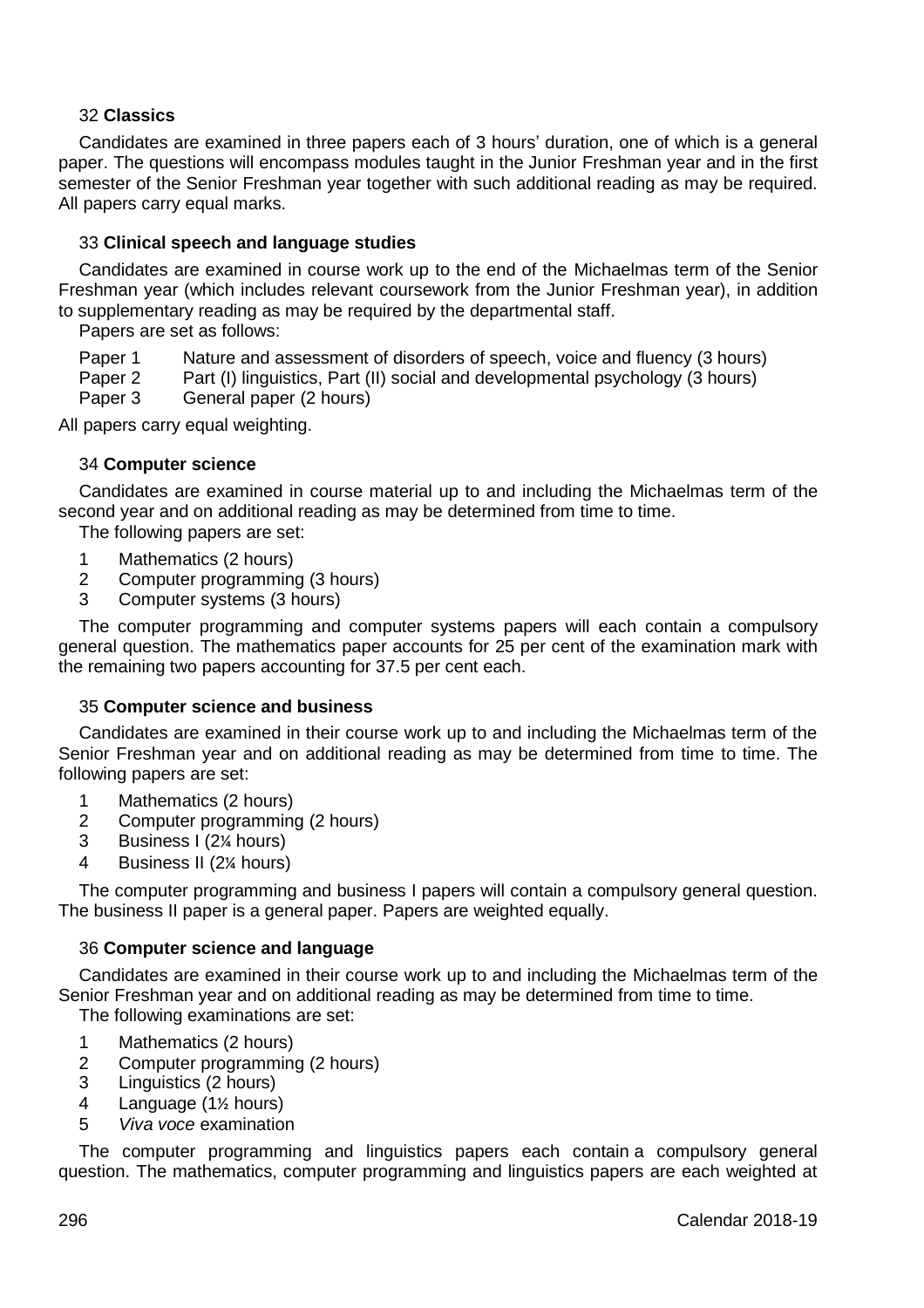25 per cent of the final grade. The language and *viva voce* examinations have a combined weighting of 25 per cent of the final grade.

# 37 **Deaf studies**

Candidates are examined in their course work up to the end of the Michaelmas term of the Senior Freshman year together with their coursework from their Junior Freshman years and such additional reading as may be required by the departmental staff.

Papers are set as follows:

- 1 Deaf studies: general paper (2 hours)
- 2 Sign Language in action (3 hours)
- 3 Deaf people and society (3 hours)

All papers carry equal weighting.

## 38 **Dental science**

Candidates are examined in their course work up to the end of Michaelmas term of the second dental year together with such additional reading as may be required by the Dean of Dental Affairs and the individual heads of division concerned.

Three equally weighted papers and assessments are set as follows:

- 1 Oral biosciences and dental sciences, paper 1 (3 hours)
- 2 Oral biosciences and dental sciences, paper 2 (3 hours)
- 3 Special interdisciplinary topic (3 hours)

Paper 3 is a general paper.

## 39 **Drama and theatre studies**

Candidates are examined in four papers as follows:

- 1 Introduction to drama, theatre and performance 1 and 2 (3 hours)
- 2 General drama paper (1.5 hours)
- 3 Introduction to performing and theatre-making (3 hours)
- 4 General drama and theatre studies paper (1.5 hours)

Papers 1 and 3 together comprise 75 per cent of the total mark; papers 2 and 4 together comprise 25 per cent of the total mark.

## 40 **Early and modern Irish**

The scholarship examinations will include material covered during the two semesters of the Junior Freshman year and the first semester of the Senior Freshman year as well as a number of general questions, in both language and course work. The scheme of papers and marks is as follows:

#### EARLY IRISH

|                                                      | Marks. |
|------------------------------------------------------|--------|
| One paper on language competence which includes      |        |
| a compulsory general question (3 hours)              | 350    |
| One paper on course work which includes a            |        |
| compulsory general question (1 <sup>1/2</sup> hours) | 150    |
|                                                      |        |

Total 500

*Marks*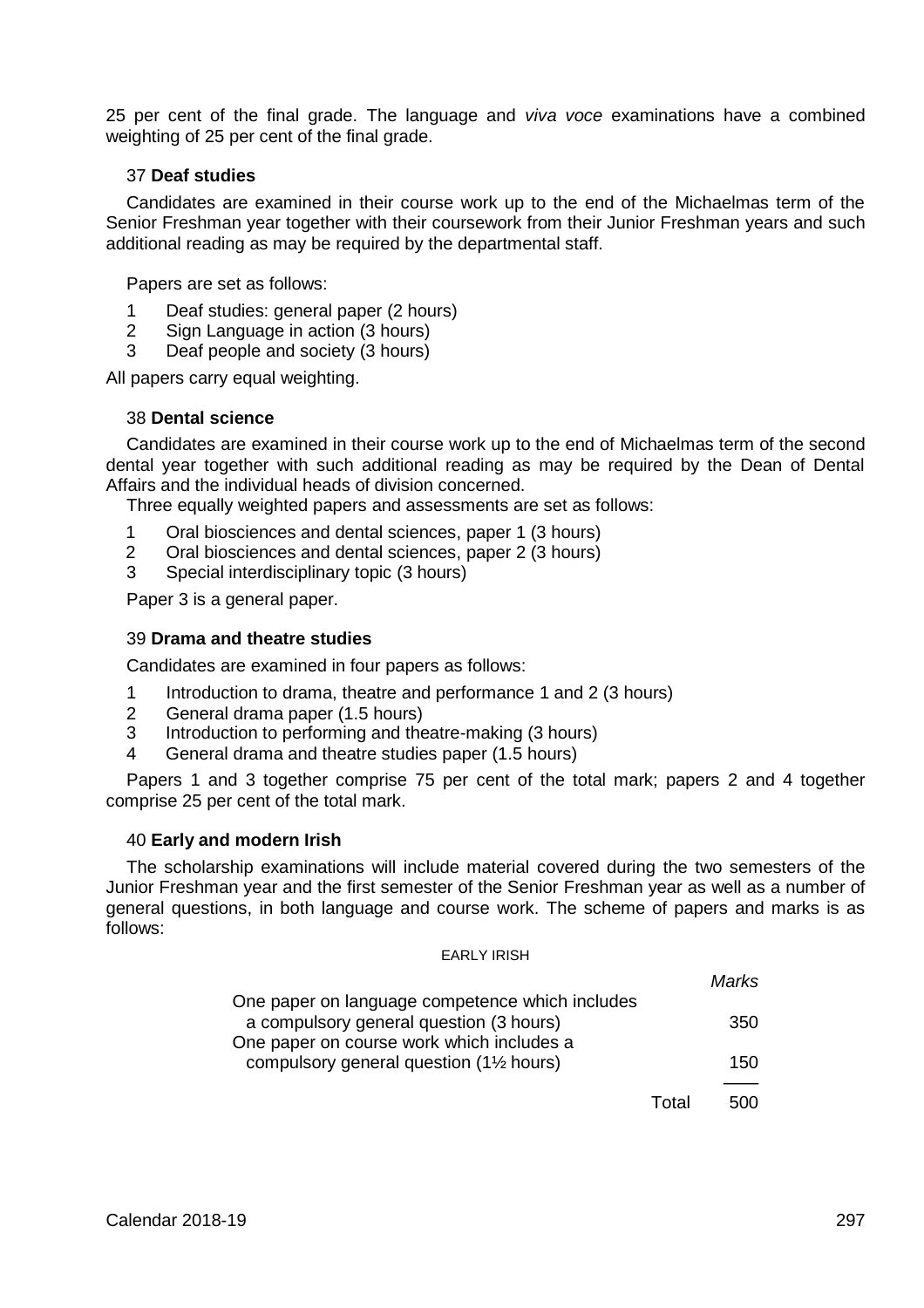## MODERN IRISH

| One paper on course work which includes a                       |       |     |
|-----------------------------------------------------------------|-------|-----|
| compulsory general question (3 hours)                           |       | 250 |
| One paper on language competence which                          |       |     |
| includes a compulsory general question (1 <sup>1/2</sup> hours) |       |     |
| and a <i>viva voce</i> examination                              |       | 250 |
|                                                                 |       |     |
|                                                                 | Total | 500 |

Information on the form and content of these papers is available from the Department of Irish and Celtic Languages.

# 41 **Earth sciences**

Candidates are examined in their course work up to the end of Michaelmas term of the Senior Freshman year together with such additional reading as may be required by the head of school or course directors.

Candidates sit four papers of 2 hours' duration each, two in geography and two in geology. Of these, two are general papers, one in each subject. Papers are weighted equally.

# 42 **Engineering science**

Papers are set as follows:

- 1 Engineering science I: general mathematics and computer science (3 hours)<br>2 Engineering science II: general mechanics and materials (3 hours)
- 2 Engineering science II: general mechanics and materials (3 hours)<br>3 Engineering science III: general electronics electricity and instrume
- 3 Engineering science III: general electronics, electricity and instrumentation (3 hours)

The material covered by the papers will include the full range of topics covered up to the end of the first semester of the second year of the B.A.I. course, together with such further reading as may be determined from time to time. All papers are general extending beyond the set curriculum. Papers are weighted equally.

# 43 **Engineering with management**

Papers are set as follows:

- 1 Engineering science I: general mathematics, management and computer science (3 hours)
- 2 Engineering science II: general mechanics and materials (3 hours)
- 3 Engineering science III: general manufacturing and electricity (3 hours)

The material covered by each paper embraces all the work up to the end of the first semester of the second year of the course, together with such further reading as may be determined from time to time. All papers are general extending beyond the set curriculum. Papers are weighted equally.

# 44 **English studies**

To be elected to scholarship candidates should demonstrate independent, informed and rigorous critical thought reflecting on material from the first three semesters of the Freshman years. Candidates are examined in one 3-hour paper and three 2-hour papers. Paper one is the 'general paper' and is 3 hours in length. Papers are equally weighted.

# 45 **European studies**

The scholarship examination will include material covered during the two semesters of the Junior Freshman year and the first semester of the Senior Freshman year. It consists of one general paper in European studies, two language competence papers (including a *viva voce* examination) and one additional paper. The two language papers are each of 1.5 hours' duration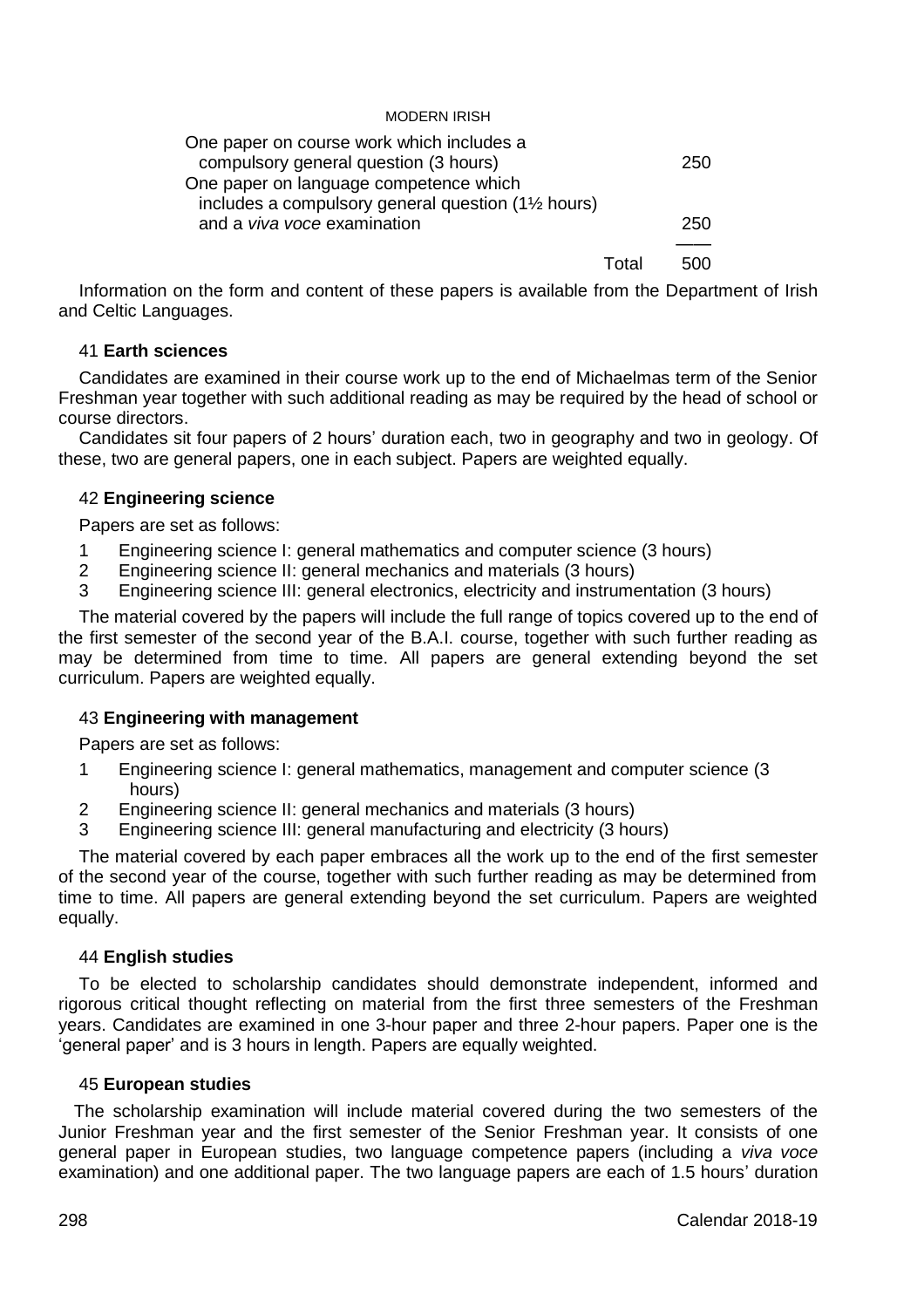and combined carry ⅓ of the overall marks. The general paper and remaining paper are each of up to 2.5 hours' duration and each carries ⅓ of the overall marks. The economics, political science and sociology papers also contain general questions.

Candidates will take the following papers:

- 1 The general paper in European studies<br>2 Any two from the following:
- 2 Any two from the following:

French language competence and a *viva voce* examination German language competence and a *viva voce* examination Italian language competence and a *viva voce* examination Polish language competence and a *viva voce* examination Russian language competence and a *viva voce* examination Spanish language competence and a *viva voce* examination

3 One paper from any of the subject areas below: A paper in modern European history Economics: Paper I or Paper II Political science: Political science paper I or Political science paper II Sociology: Sociology paper II

# 46 **History**

Candidates are examined in four written papers each of two hours' duration. The questions will encompass modules taught in the Junior Freshman year and the first semester of the Senior Freshman year. There is a compulsory general paper. All papers carry equal marks.

# 47 **History and political science**

Candidates are examined in four papers, two in political science and two in history. Political science I (2¼ hours) is a general paper, political science II (2¼ hours) encompasses modules taught in the Junior Freshman year and the first semester of the Senior Freshman year and includes a compulsory general question. The history papers (2 hours each) consist of a general paper, and one paper selected from a range of papers relating to modules taught in the Junior Freshman year and the first semester of the Senior Freshman year. All papers carry equal marks.

## 48 **Human genetics**

Candidates are examined in their course work up to the end of the Michaelmas term of the Senior Freshman year together with such additional reading as may be required by individual heads of school or course directors.

Candidates sit four papers of 2 hours' duration each, two in chemistry and two in human genetics. Of these one of the genetics papers is a general paper and the chemistry papers contain one general question each. Papers are weighted equally.

# 49 **Human health and disease**

The areas of study related to the scholarship examination are:

Integrated cell biology Integrated anatomy and physiology Special topic/general paper

The examinations in integrated cell biology and integrated anatomy and physiology will be based on the integration of course work to date from relevant first and second year modules up to the end of Michaelmas term of the Senior Freshman year. The special topic examination will be related to a course of reading on recent advances in the understanding of the aetiology and treatment of a specific human disease. The syllabus for the special topic will be based on research papers and reviews as prescribed by staff in the discipline.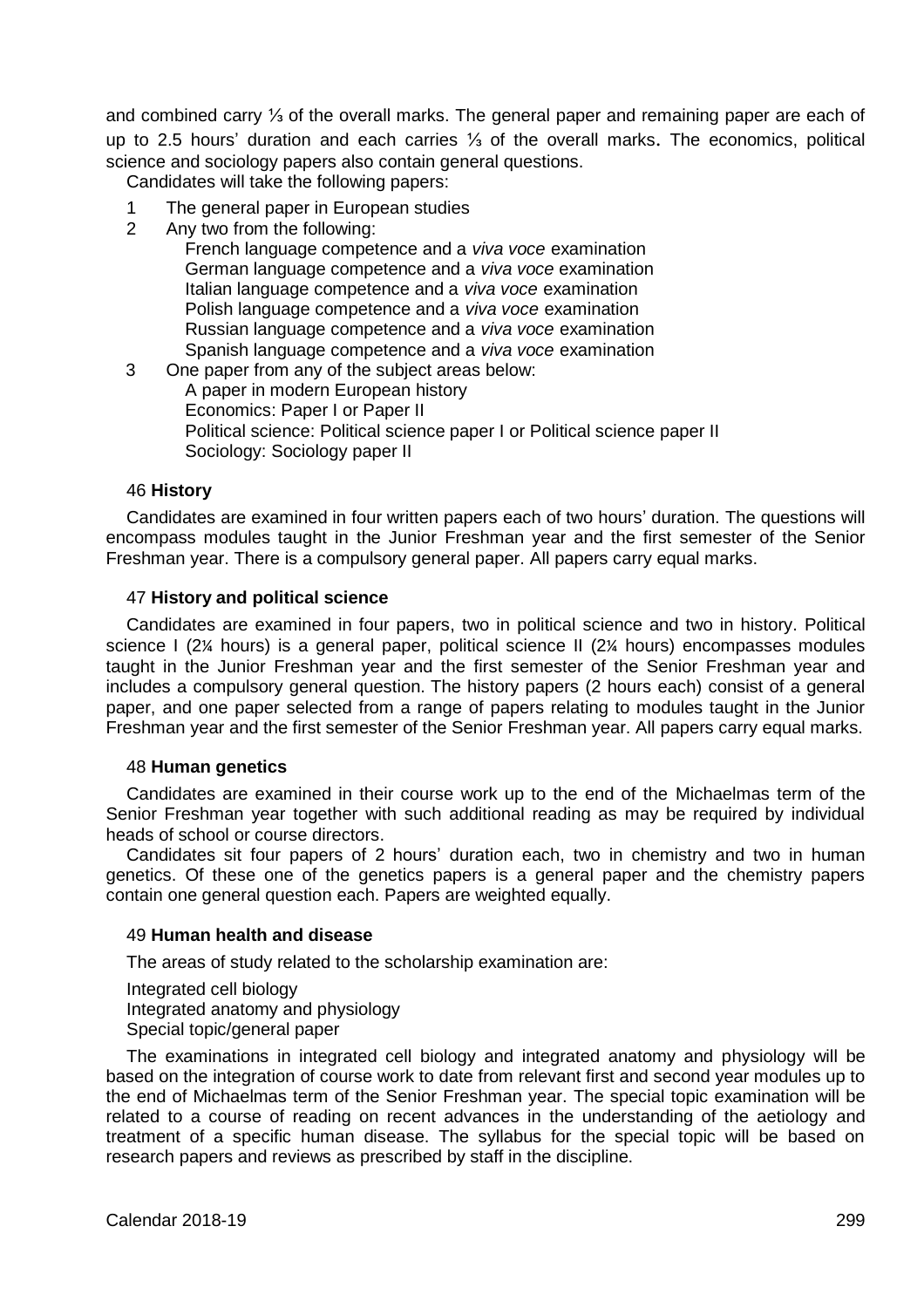Candidates sit three papers of 3 hours' duration each, corresponding to each of the areas of study. Papers are weighted equally.

# 50 **Human nutrition and dietetics**

Candidates are examined on two separate special topic/general papers (3 hours each). In addition, nutrition and physiology (3 hours) examines material from the first three semesters of the course related to nutrition and physiology. The special topic examinations are set on courses of reading relevant to the professional practice of nutrition and dietetics, and topics change annually. An indicative reading list, including research and review papers, is provided on the topic.

There are three written examinations as follows:

- 1 General paper (Special topic paper 1) (3 hours)<br>2 Nutrition and physiology (3 hours)
- 2 Nutrition and physiology (3 hours)<br>3 Special tonic paper 2 (3 hours)
- Special topic paper 2 (3 hours)

Papers are weighted equally.

# 51 **Information systems (evening course)**

Candidates are examined in the first year of the B.Sc. in Information Systems on course material from both years of the Diploma in Information Systems and from Michaelmas term of the first year of the B.Sc. in Information Systems and on additional reading as may be set from time to time.

The following papers are set:

- 1 Business and management (3 hours)<br>2 Information technology (3 hours)
- 2 Information technology (3 hours)
- 3 Information systems (3 hours)

The business and management paper will contain a compulsory general question. Papers are weighted equally.

## 52 **Irish studies**

To be elected to scholarship, Irish studies candidates must demonstrate rigorous, independent, and informed critical thought in analysing and synthesising material from across the first three semesters of their Freshman years. Candidates will be examined in three papers (eight hours in total). For strand A students, these papers will reflect their course work in English, history, and the core interdisciplinary module 'Imagining Ireland'. For strand B students, these papers will reflect their course work in Irish, history, and the core interdisciplinary module 'Imagining Ireland'. In each strand, the paper on 'Imagining Ireland' is a general paper and all papers are weighted equally.

## 53 **Law, law and French, law and German, law and business and law and political science**

Candidates taking the honor course in law are examined in modules of their course up to the end of Michaelmas term of the Senior Freshman year, as well as in a general paper. Examinations consist of four papers, each of 2¼ hours in duration, to amount to nine hours of examinations in total. Papers are weighted equally.

Candidates taking the honor course in law and German or the honor course in law and French are examined in the law modules of their course up to the end of Michaelmas term of the Senior Freshman year, as well as in a general paper, amounting to 6¾ hours of law examinations in total, and in addition are examined in foreign law and language up to a maximum of an additional 2¼ hours of examinations, to amount to nine hours of examinations (four papers) in total. Papers are weighted equally.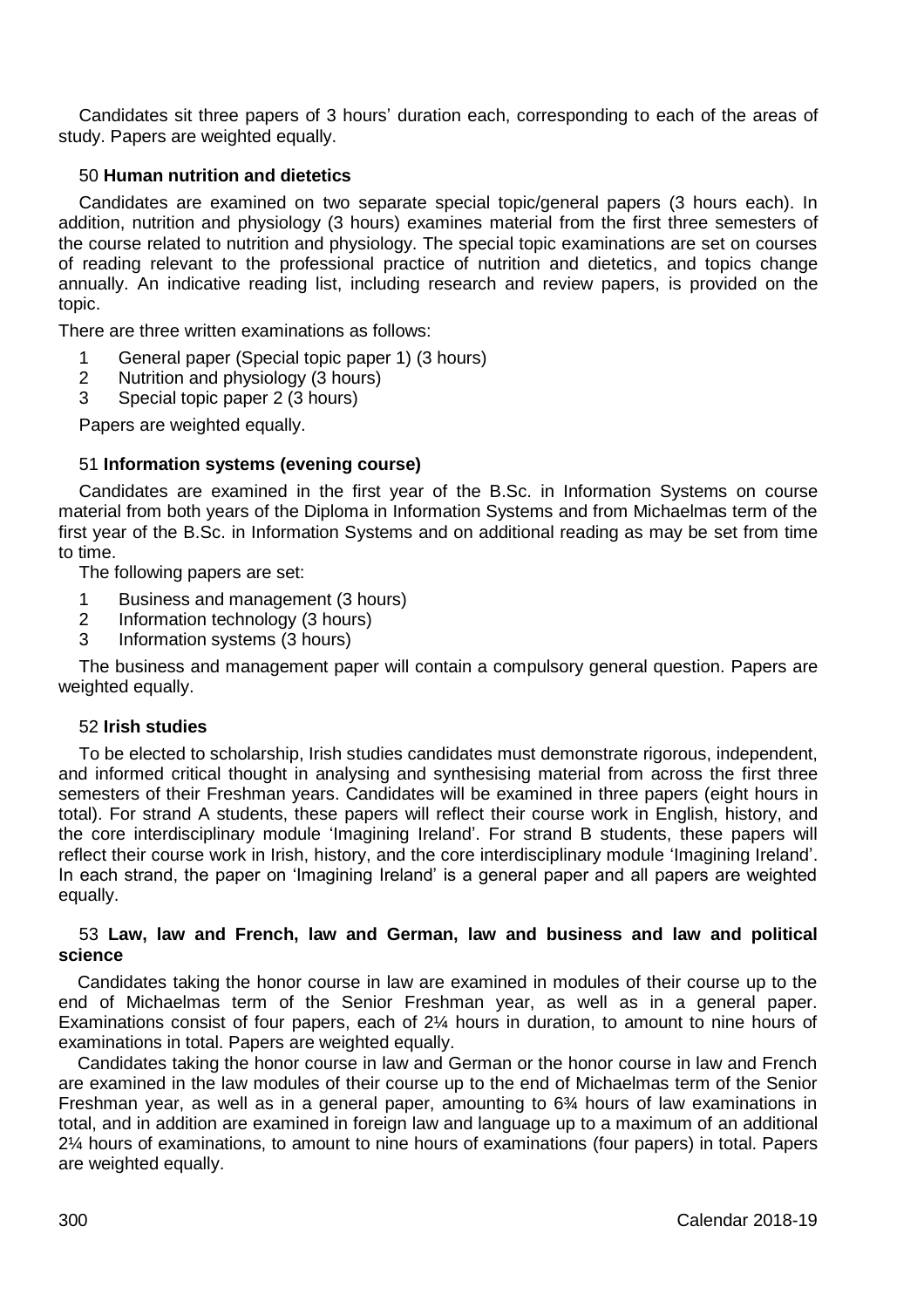Candidates taking the honor course in law and business are examined in the modules of their course up to the end of Michaelmas term of the Senior Freshman year. The examinations consist of a total of 4½ hours of examinations in law modules (two 2¼-hour papers) and 4½ hours of examinations in business modules (two 2¼-hour papers). The two business papers contain compulsory general questions. Business II is a full general paper. Papers are weighted equally.

Candidates taking the honor course in law and political science are examined in the modules of their course up to the end of Michaelmas term of the Senior Freshman year. The examinations consist of a total of 4½ hours of examinations in law modules (two 2¼-hour papers) and 4½ hours of examinations in political science modules (two 2¼-hour papers). One of the political science papers is a general paper and the other is based on modules of the course up to the end of Michaelmas term of the Senior Freshman year and includes a compulsory general section. Papers are weighted equally.

# 54 **Management science and information systems studies**

Candidates are examined in their course work up to and including the Michaelmas term of the Senior Freshman year and on additional reading as may be determined from time to time. The following papers are set:

- 1 Management science 1 (3 hours)
- 2 Management science 2 (3 hours)
- 3 Management science 3 (3 hours)

Each management science paper will contain a compulsory general question. Papers are weighted equally.

## 55 **Mathematics**

Candidates are examined in their course work up to the end of the Michaelmas term of the Senior Freshman year together with such additional reading as may be required by the head of the school. Candidates sit four papers of two hours' duration. Papers are of equal weight. Three papers examine candidates on material in prescribed modules taught in the Freshman years prior to the end of Michaelmas term of the Senior Freshman year. The fourth paper is a general paper that assesses the ability of candidates to solve mathematical problems with the knowledge and skills that candidates should have acquired by the end of the Junior Freshman year.

## 56 **Medicinal chemistry**

Candidates are examined in their course work up to the end of the Michaelmas term of the Senior Freshman year together with such additional reading as may be required by individual heads of school or course directors.

Candidates choose two of their subjects in which to be examined and, for each subject, sit two papers, each of 2 hours' duration. The number of general questions varies depending on the papers chosen. Papers are weighted equally.

## 57 **Medicine**

Candidates are examined in their coursework up to the end of Michaelmas term of the Senior Freshman year, together with any additional reading as may be required by the School of Medicine.

All papers are weighted equally.

The areas of study related to the scholarship examination are:

- 1. Anatomy and physiology (2 hours)
- 2. Biochemistry and infection and immunity (2 hours)
- 3. Pharmacology and behavioural science (2 hours)
- 4. General paper on a special topic (3 hours)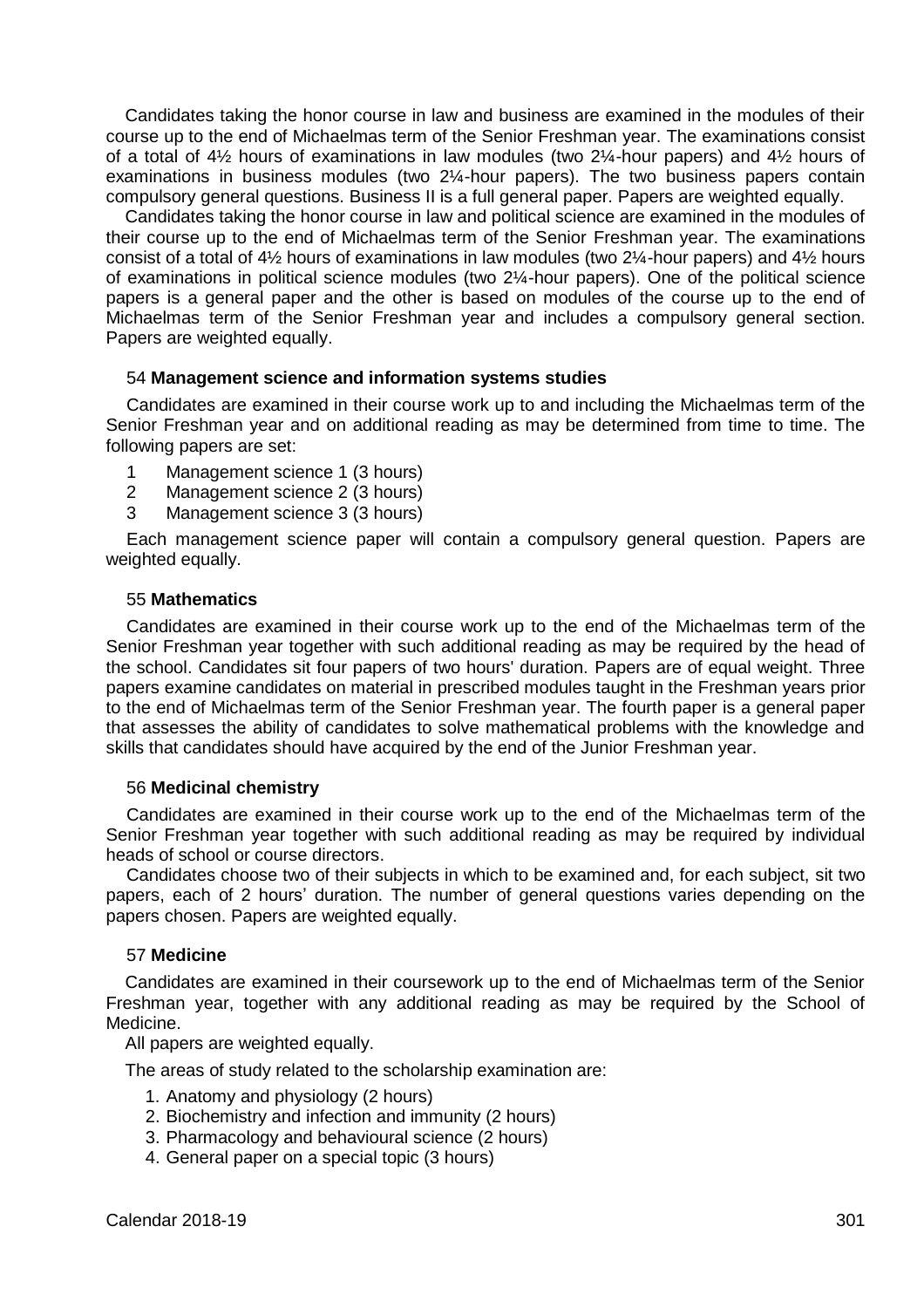# 58 **Midwifery**

Candidates are examined in their course work up to the end of Michaelmas term/semester one of the Senior Freshman year, but at an advanced level, and with a course of reading which will be recommended by the lecturers and clinical tutors in midwifery. Students are required to take three papers of 3 hours' duration each, one of which is a general paper. Papers are weighted equally.

# 59 **Music**

Candidates are examined in three 3-hour papers on aspects of the work of the Freshman years. Two papers (Harmony and Counterpoint) are equally weighted at 25 per cent each of the total. The third paper accounts for 50 per cent of the total and comprises two equally weighted sections, one of which contains compulsory general questions; the other relates to the modules History and Repertoire I and II.

# 60 **Music education**

Candidates are examined in their coursework up to the end of Michaelmas term of the Senior Freshman year, but at an advanced level and including additional reading required by course lecturers.

All examinations are weighted equally. The areas of study related to the scholarship examination are:

- 1 Music education (3 hours). The music education paper is a general paper.<br>2 Theoretical music (3 hours)
- 2 Theoretical music (3 hours)<br>3 Music performance (1 hour)
- Music performance (1 hour). Practical examination.

# 61 **Nanoscience, physics and chemistry of advanced materials**

Candidates are examined in their course work up to the end of Michaelmas term of the Senior Freshman year together with such additional reading as may be required by individual heads of school or course directors.

Candidates choose two of their subjects in which to be examined and, for each subject, sit two papers, each of two hours' duration. The number of general questions varies depending on the papers chosen. Papers are weighted equally.

# 62 **Nursing including the children's and general nursing integrated course**

Candidates are examined in their course work up to the end of Michaelmas term of the Senior Freshman year, but at an advanced level, and with a course of reading which will be recommended by the lecturers. Students are required to take three papers of 3 hours' duration each, one of which is a general paper. Papers are weighted equally.

# 63 **Occupational therapy**

Candidates are examined at an advanced level in their course work up to the end of Michaelmas term of the Senior Freshman year, as well as their ability to critically analyse research in the field of occupational therapy.

The areas of study related to the scholarship examination are:

- 1 Psychology (3 hours)<br>2 Study of occupation/c
- Study of occupation/general paper (3 hours)
- 3 Conditions in occupational therapy (adult physical and children) (3 hours)

All papers carry equal marks.

# 64 **Pharmacy**

Candidates will be examined in their course work up to the end of Michaelmas term of the Senior Freshman year, together with any additional reading as may be required by the Head of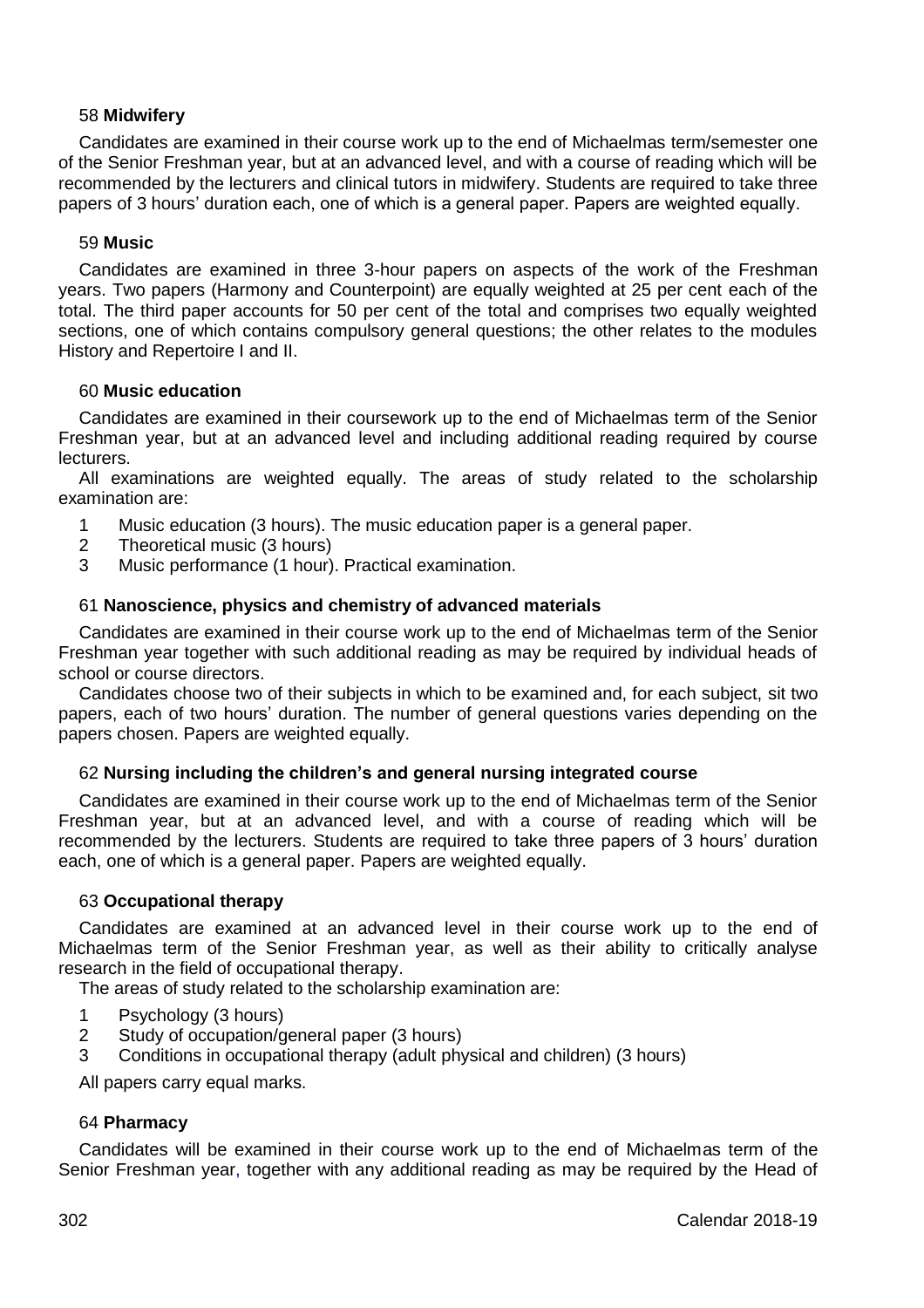the School of Pharmacy and Pharmaceutical Sciences. Students are required to sit three 3-hour papers. All papers are weighted equally.

Papers are set as follows:

- 1 Pharmaceutical sciences 1<br>2 Pharmaceutical sciences 2
- 2 Pharmaceutical sciences 2
- 3 Disease management based on a scenario/case study: interdisciplinary understanding and research (general paper)

## 65 **Philosophy**

Candidates are examined in four 2¼-hour papers set by the Department of Philosophy.

Philosophy I (based on modules of their course up to the end of Michaelmas term of the Senior Freshman year

Philosophy II (a general paper)

Philosophy III (based on modules of their course up to the end of Michaelmas term of the Senior Freshman year)

Philosophy IV (a general paper)

All papers carry equal marks. Details of the papers are given in the departmental handbook.

# 66 **Philosophy, political science, economics and sociology**

Candidates are examined in at least three of the constituent disciplines of the degree course. The examination consists of four 2¼-hour papers. Candidates are required to choose four papers from:

Philosophy II and IV Political science I and II Economics I and II Sociology Land II Quantitative methods

Candidates must take at least one paper in each of the three disciplines they pursue in the Senior Freshman year.

In each paper it is compulsory that each student answer at least one general question. Philosophy II, philosophy IV and political science I are full general papers.

All papers carry equal marks.

## 67 **Physiotherapy**

The areas of study related to the foundation scholarship examination are:

Two separate special topic/general papers (3 hours each) Clinical sciences in physiotherapy (3 hours)

The special topic examinations will be based on courses of reading related to specific topics in physiotherapy and these will change annually. The reading will be derived from research papers and reviews in the areas chosen. The reading for the special topics will be prescribed by staff in the discipline. The examination on clinical sciences in physiotherapy will be on work completed but at an advanced level. Papers will be weighted equally.

# 68 **Political science and geography**

Candidates sit the following four papers:

Political science I (a general paper)

Political science II (based on modules of their course up to the end of Michaelmas term of the Senior Freshman year and includes a compulsory general question)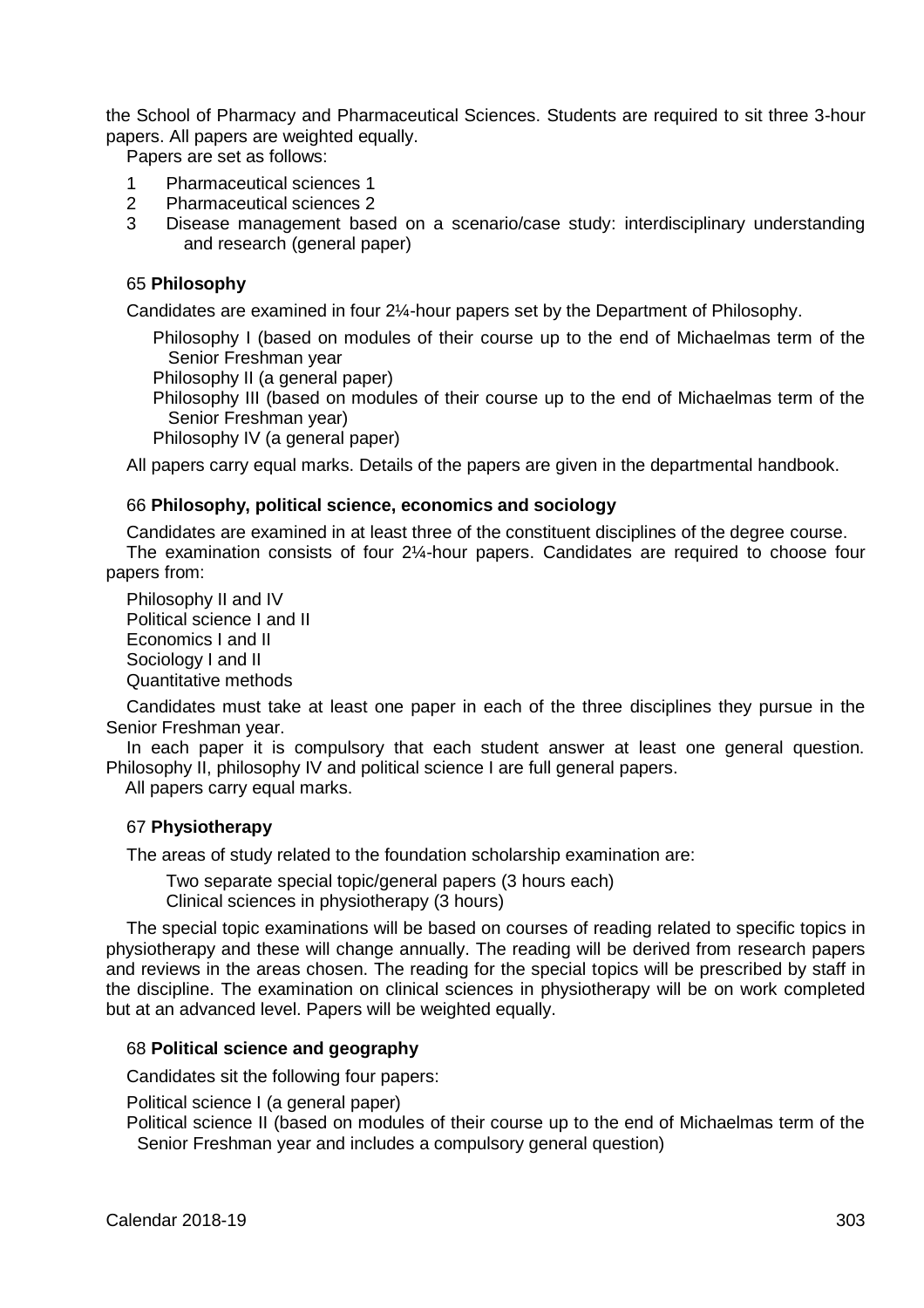Geography I (based on coursework up to the end of the Michaelmas term of the Senior Freshman year together with such additional reading as may be required by the Head of Geography)

Geography II (a general paper)

Both political science papers are 2¼ hours each. Both geography papers are 2 hours each. All papers carry equal marks.

# 69 **Psychology**

Candidates are examined in four 2-hour papers encompassing the modules studied up to the end of the Michaelmas term of the Senior Freshman year together with such additional reading as may be required by the head of the school. One paper will be a general paper and the others will be selected from a range of papers, full details of which will be published by the School of Psychology early in Michaelmas term each year. All papers are equally weighted.

## 70 **Radiation therapy**

Candidates are examined at an advanced level in specified elements of their course work, as well as, by means of a general paper, their ability to critically analyse research in the field of radiation therapy.

Papers will be set as follows:

- 1 Scientific principles of radiation therapy (3 hours)<br>2 Clinical principles of radiation therapy (3 hours)
- 2 Clinical principles of radiation therapy (3 hours)<br>3 Critical analysis of radiation therapy research (2
- Critical analysis of radiation therapy research (2 hours)

Papers are equally weighted.

## 71 **Science**

Candidates are examined in two science subject areas incorporating such additional reading as may be required by individual heads of school or course directors. Candidates sit four papers of two hours' duration each. The number of general questions varies depending on the papers chosen. Papers are equally weighted.

# 72 **Social studies**

The examination consists of four 2¼-hour papers as follows:

Social work I Social work II Social work III (general paper) Social policy I

All papers carry equal marks.

# 73 **Sociology and social policy**

Candidates are examined in the subjects of their course up to the end of Michaelmas term of the Senior Freshman year. The scope of each paper is described in the relevant course handbook.

The examination consists of four 2¼-hour papers as follows:

Sociology I Sociology II Social policy I (general paper) Social policy II (based on modules of their course up to the end of Michaelmas term of the Senior Freshman year).

All papers carry equal marks.